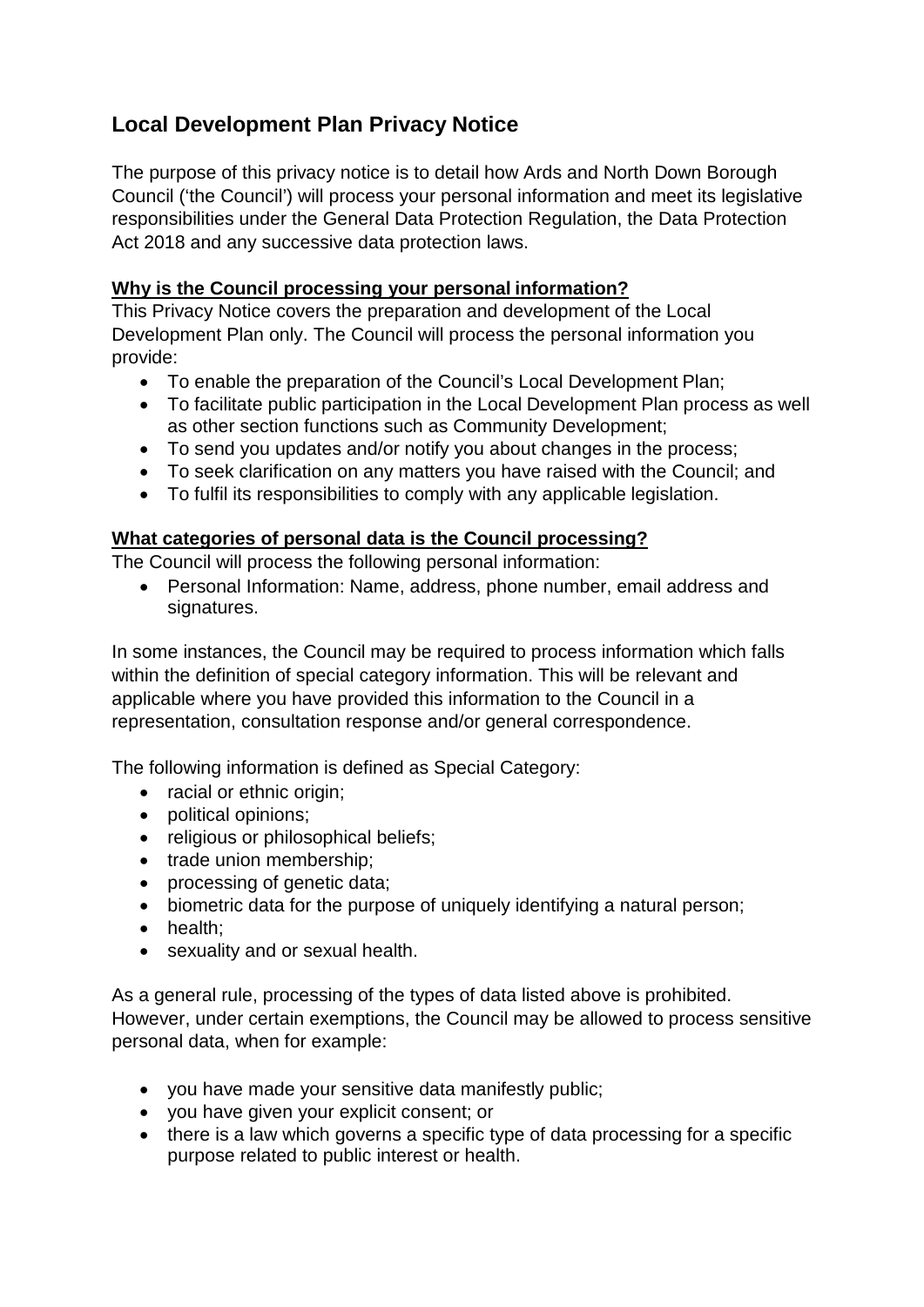# **Where will the Council get your personal data?**

The Council will process personal information you provide to it in your written or electronic submissions and communications with the Council.

#### **Will the Council share your personal data with anyone else?**

Your information will be held securely by the Council and may be shared internally with relevant Council officers, but only when there is a lawful reason to do so.

You should note, however, information you provide will be shared with the Department for Infrastructure (DfI) and an Independent Examiner (a third party) as part of the submission of the Local Development Plan for Independent Examination. A Programme Officer will also have access to this information during the Independent Examination stages of the Plan preparation.

If the Council receives an enquiry under the Freedom of Information Act (FOI) or the Environmental Information Regulations (EIR) it will only disclose your information in accordance with the relevant legislation.

Please note that your name, address, telephone numbers, email address and signature will not appear on the internet or be given out in response to a telephone enquiry, but it will be held on the Council database.

# **How long will the Council hold my information?**

General correspondence and consultation submissions will be held by the Council for a period of 10 years from the production of the Consultation Summary Report, when it will be reviewed for destruction.

Consultation submissions which are contained in the Summary Report will remain in that report until the production of a succeeding Local Development Plan.

## **Information in the public domain**

As stated on the submission questionnaire, elements of your submission may be made publicly available in the summary report. This will not, however, contain any identifying information.

## **Does the Council transfer your personal data to other countries?**

Your information will not be transferred to another country. However, anyone with internet access may view anonymous representations contained in the summary report.

## **Local Development Plan: Representations Database**

Under the Planning (Local Development Plan) Regulations (Northern Ireland) 2015 the Council is legally obliged, during the Plan preparation, to make the following documents available for public comment:

• Preferred Options Paper;